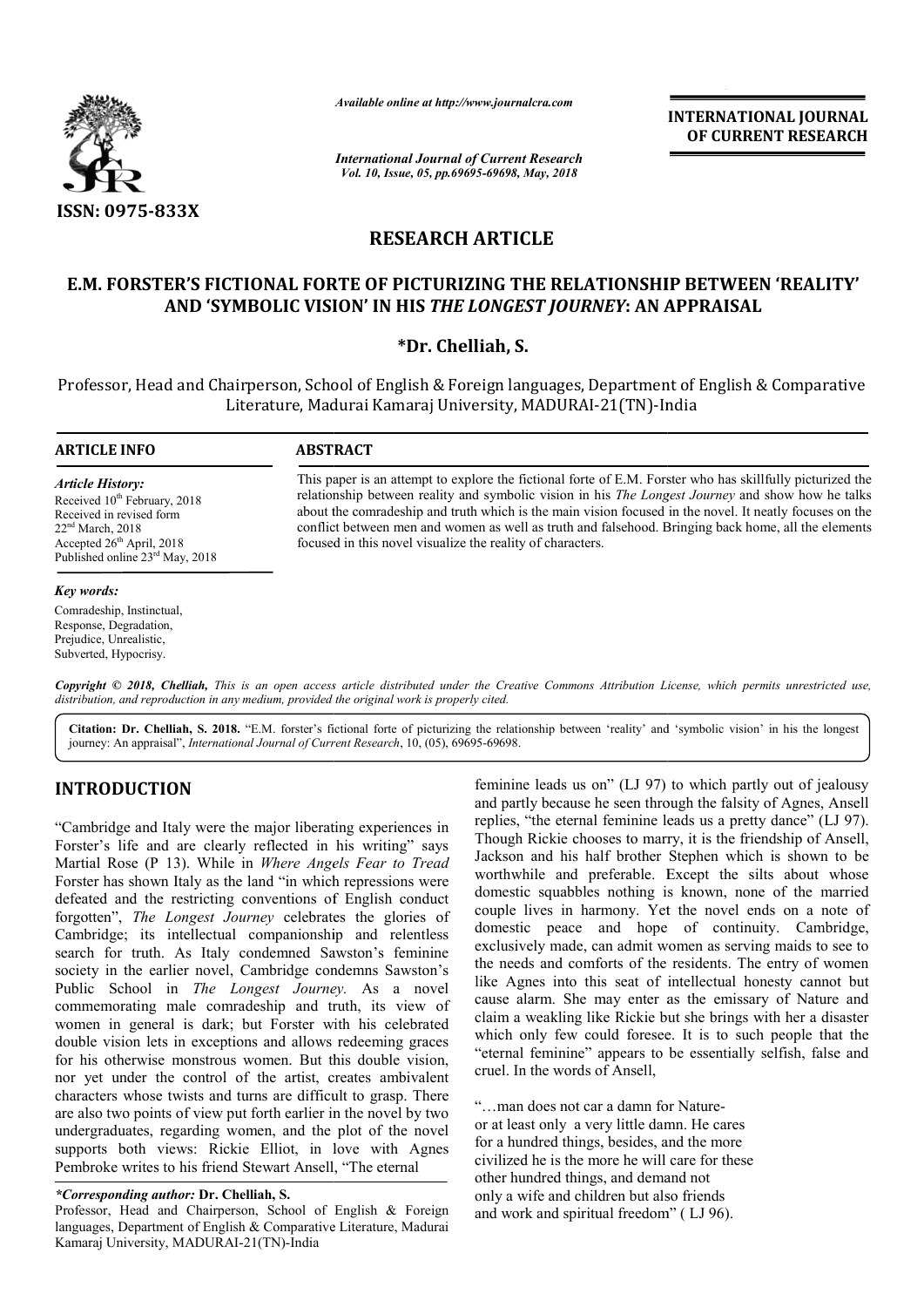Rickie Elliot, orphaned at the age of twelve, has found in Agnes a mother surrogate. At the beginning of the novel, she is engaged to be married to Gerald Dawes an athletic young soldier who as a boy had often bullied Rickie. At a foot ball match, he receives an injury and dies. While Agnes struggles to keep her sorrow in check, Rickie encourages her to honestly experience grief at the passing of the greater thing in her life. Agnes noticer for the first time that Rickie has depths that others fail to see. Agnes visits Rickie twice at Cambridge; once before her tragedy and another time two years after it. During the second visit they become engaged. Ansell opposes the match fiercely, and predicts "the most appalling catastrophe" (LJ 95). Agnes hence forward guides the destiny of Rickie. Once to his mother, Rickie had said, "I Shall be as wax in your hands Mamma" (LJ 37) and that is exactly what he becomes in the hands of Agnes and her brother Herbert Pembroke. Thus, from Cambridge independence Rickie moves to Sawston bondage. Mr. Pempbroke becomes Housemaster at Sawston Public School and needs a woman to keep house for him. Failing to find a wife for himself, he tells Agnes to get married to Rickie and invites them to come and live with him. A vacancy is created for Rickie so that he may be one of the faculty. Brother and sister make use of Rickie in their separate intrigues and Rickie loses worthy friends and is forced to compromise the values he had cherished at Cambridge.

The break with his wife comes when he discovers her shameful connivance at the disinheritance of his half – brother Steph Wonham. During their first visit to Cadover after their engagement, Mrs. Failing, Rickie's aunt out of a desire to hurt Rickie reveals to him the secret that her rustic protege, Stephen Wonham is Rickie's half – brother. Though initially suffering a severe shock Rickie – wishes to acknowledge and accept Stephen as his brother, but motivated by selfishness, Agnes and aunt Emily prevent Rickie from telling Stephen who he is. Ansell who has given up his friend as irredeemable is induced to visit Sawston if only to read the posthumously published writings of Rickie's uncle Mr. Failing, a socialist. Ansell uses the information imparted to him by Stephen to reclaim his friend from spiritual muddledom. Rickie suffers a second shock when Ansell in the presence of all the boys informs him that Stephen is his mother's son, not his father's as Rickie had formerly assumed. Rickie recovers and longs to redress the wrong inflicted on Stephen by Agnes. Stephen, ten days after his abortive attempt to contact Rickie, comes to Sawston dead drunk. The brothers are reconciled. Stephen expresses a wish to take Rickie away with him and Rickie feeling that the call to liberty comes from his mother Agnes to go with him. Thus, Rickie is taken out of Sawston's broad highway to trace the unbeaten track to personal freedom and intellectual honesty. They go to the Ansells and Rickie takes up writing. His aunt sends for him and Rickie goes to Cadover. Stephen willfully joins him and in the train Rickie elicits from him a promise that while in Wiltshire he will become drunk. But being a law unto himself Stephen breaks the promise and breaks Rickie's heart. At night after visiting his aunt Rickie goes in search of Stephen and finds him lying insensible across the railway track, in the path of a slowly moving goods train. Rickie manages to drag him to safety but himself gets run over by the train. He dies at Cadover. Stephen whom he names after their mother. Rickie's stories get published. Agnes remarries and Cadover, after Aunt Emily's death passes on to the silts, Rickies cousins. This last section of the novel in which people return to where they truly belong is called Wiltshire.

The three parts of the novel represent the three stages through which the career of the hero passes. They are named after places and represent certain attitudes to life and reality. Cambridge, the first part stands for congenial society and truth Sawston is a place benighted and it stands for falsehood and absence or imagination. Wiltshire the last part represents home. Its centre is Cadover, a piece of ancestral property. Here one brother lays down his life for the other so that he may live and continue his healthy yeoman line.

The conflict in the novel is between man and women as well as between truth and falsehood on the side of truth are young men from Cambridge and their associates, on the side of falsehood are women and Mr. Pembroke the Champion of the public school system. Agnes Pembroke is the antagonist whose potential for evil is first recognized by Ansell. Until his eyes are opened Rickie looks upon her with admiration. John Sayre Martin comments:

"overwhelmed by her manner and appearance he had seen not simply a handsome girl but a girl 'like an empress' an illusion no doubt enhanced by the strain of 'Das Rheingold', which one of the undergraduates had been banging on the piano when she came in" (P 29).

Rickie clings to this exalted view throughout his courtship and for a time after his marriage. Professor Vasant A. Shahane considers it "a poetic and not a rational view" (P 75). It is customary to represent the woman who marries the hero as an ideal of womanhood and attribute to her qualities of head and heart. That is exactly what Tilliard one of Rickies' friends, does. He finds in her decent women who will keep Rickie up to the mark and stop him getting slack. But on the other hand, Ansell feels that once she gets him her work is over. He is cynical about their happiness continuing for long. Ansell even foresees Agnes leaving Rickie, in pursuit of a "jollier husband". Ironically it is Rickie who bolts, while Agnes waits patiently for Rickie's return. But Stephen gives her a terrible jolt as the poise of his shoulders suddenly brings to her mind Gerald whom she had really loved and lost. She hates Stephen all the more for it. Another intellectual besides Ansell sees through Agnes. It is Jackson, the rival of Herbert Pembroke at Sawston Public school. He refers to Agnes as "Meduse in Arcady" (LJ 201). In the matter of a day boy, Varden, Agnes sides with Herbert and persecutes him until the boy is broken in body, mind and spirit and finally has to leave. She passes on harmful bits of information against Stephen to Mrs. Failing until she decides to pack him off to the colonies.

Agnes is a dreaded enemy not only because she is selfish and unkind. She is, according to Prof. Shahane, "the principal instrument of convention and suppression of instinctual responses" (P 75). Marrying such a women can only bring degradation to Rickie as he would be slowly subverted from what is good and true. John Colmer observes:

"Rickie's marriage to the devious Agnes produces a fatal desertion from the high ideals of personal relations that he had experiences in Cambridge" ( P 118)

Structurally this marriage, Colmer argues, is meant to contrast "the marriage of true minds" dreamed of in the Cambridge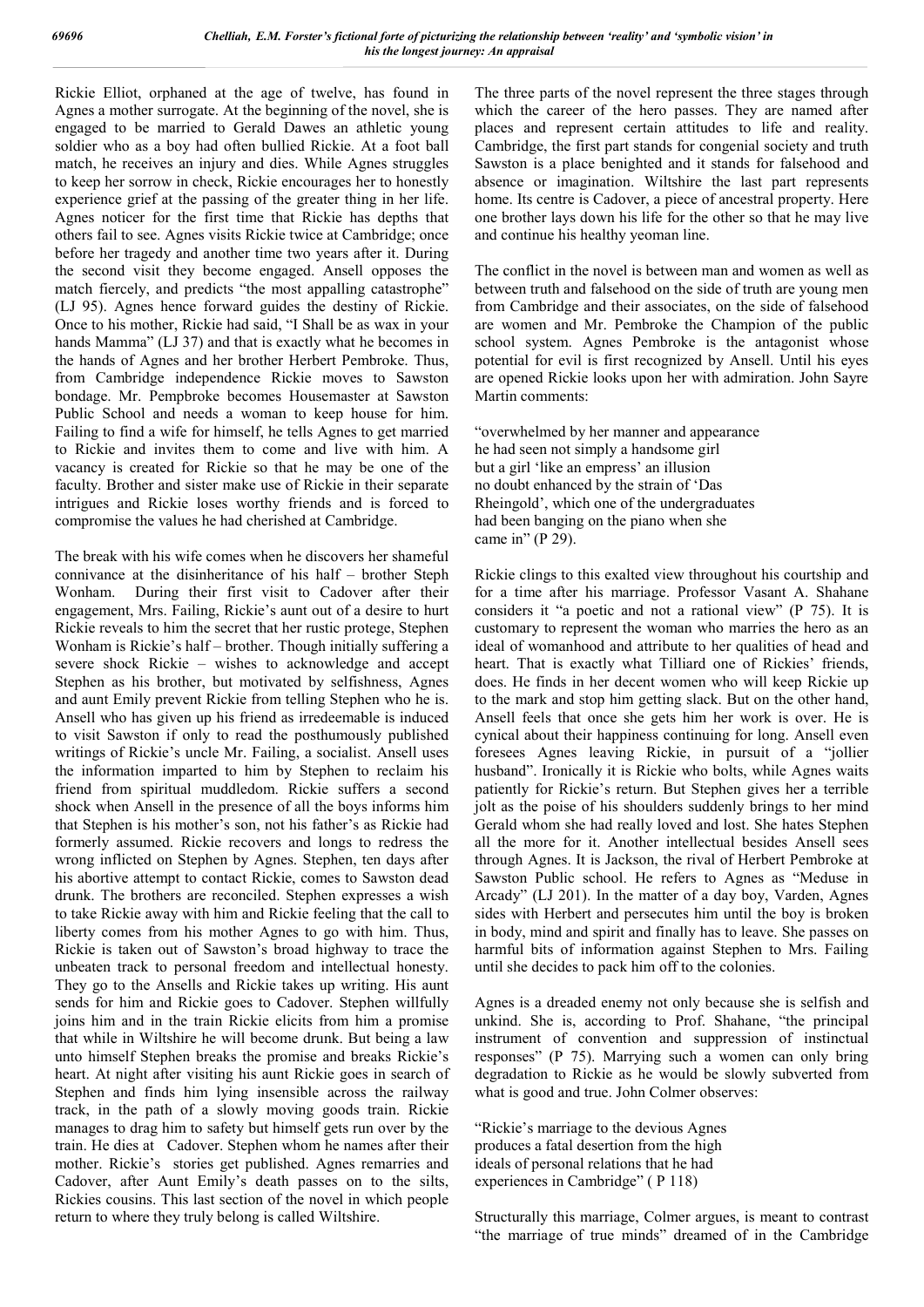section of the novel. Rickie has an inkling of the danger when Agnes calls to him from Madingly dell. For the thrusts his fingers into his ears and resists the temptation to go to her. But he gives in Wilfred Stone comments:

"…through Rickie shares Ansell's misogyny, he is also fighting the other ghost, the fear of sexual inadequacy which Ansell knows nothing about. Half paralyzed by the very fear he is facing, Rickie can neither deny the women nor acknowledge her"

Ansell's view of Agnes in highly prejudiced while Rickie's in the beginning is unrealistic. It is Stephen who passes a balanced judgment on the woman. In his opinion, it was Rickie who gave her saints' robes "where as she was a woman of her own sort, who needed careful, watching" (LJ 296). Agnes attempts to prevent Rickie from acknowledging his brother is compared by professor Shahane to Mrs. Herriton's attempts in *Where Angels Fear to Tread* to stifle the voice of truth of a real blood relationship. According to Prof. Shahene, "Agnes frustrates Rickie's feeble desire to accept the challenge of the symbolic moment" (P 71) with Mrs. Herriton, Agnes shares another Sawston matriarchal trait, that of hypocrisy. Shelthorpe, the original home of the Pembrokes is desired as place where "neither the cry of money nor the cry for money shall ever be heard". Against this attitude of discreet silence towards economic well- being Colmer pits Agne's single minded legacy – hunting to "illustrate how hypocritical this late Victorian convention was" (P 70).

Agnes as malign matriarch is true to type. But Mrs. Failing is an amalgam of several Forsterian feminine types rolled into one. She is as rebel and a blue stocking, turned diabolic over the years. She hates smugness and would let in fresh air even if it would kill her. As rebel again, she stood by Mrs. Elliot and farmer Robert and welcomed them as pioneers. She declared them guiltless in the sight of god. As a blue stocking, Mrs. Failing had her select company of associated and frequented literary saloons as long as she could move around. Her response to nature is severely aesthetic. Forster writes:

"She applied the test of beauty to shadow and odour and sound; they never filled her with reverence or excitement, she never knew them as a resistless trinity that may intoxicate the worshipper with joy. If she liked a ploughed field, it was only a spot of colour – not as a hint of the endless

strength of the earth "(LJ 120)

In the words of Glen Cavaliero, "this kind of aestheticism is shallow but Mrs. Failing's intelligence so far as it goes always makes her worth listening to" ( P 84). Cavaliero finds it impossible not to like this character. It is the hereditary streak of sadism in Mrs. Failing which renders her diabolic. She considered herself a dragon:

"I have been a dragon most of my life I think. a dragon that wants nothing but a peaceful cave. Then, in comes the strong, wonderful, delightful being and gains a princess by piercing my hide".

This self portraiture is occasioned by her discussion on the traits of a hero. In her opinion, a hero's chief characteristics are, "infinite disregard for the feelings of others plus a general inability to understand them" (LJ 121). One may associate the first of these characteristic with Mrs. Failing herself. Yet this is the victim dragon's view. She hero perhaps is her husband whose idealism disturbed her peace. She is out to debunk heroism and distort truth. And evil as always recoils on itself. She becomes a malign matriarch. Bored by her isolation at Cadover Mrs. Failing had become sardonic. According to Forster, she dropped lies into life in the hope of making it sparkle and in the end, she could hardly distinguish truth from falsehood. She who once looked upon Rickie to go back to his unloving wife, telling him that conventions are majestic in their way. She sends ringing in his ears, that "we do not live for great passions or for great memories or for anything great" (LJ 304). In the midst of these two women, the medusa and the dragon, appears Forster's pathetic mother – figure, Mrs. Elliot. As mother, Mrs. Elliot's portrayed is ambivalent. For, she too discourages emotional attachments. Evelyn Hanquart in her article contributed to Forster centenary volume argues that the tenderness she later on shows to Rickie is only transferred love, which was meant for Stephen from whom she was separated by circumstances. The critic Evelyn Hanquart blames Mrs. Elliot for the inner loneliness Rickie suffers:

"The distance she keeps between herself and Rickie's young passionate outburst of affection hurts his sensitivity to the quick and contribution to his inner loneliness" (Hanquart 62).

Nevertheless, Mrs. Elliot is the forerunner of Mrs. Wilcox in *Howards End* and Mrs. Moore in *A Passage to India* as his influence is felt even after her death. In Mrs. Elliot, the critic Evelyn Hanquart point out,

"love enters the depiction of the maternal figure in Forster's fictional world for the first time" and "the mother image becomes more and more positive throughout the novels following *The Longest Journey"* (P 63)

Thus, it is to be concluded that *The Longest Journey* is his autobiographical piece in which Forster is concerned with what puzzled him often, namely the relationship between reality and the symbolic vision. Central to the story is the heroes relationship with his mother whom he has idolized.

## **REFERENCES**

- Cambridge: Cambridge Unv. Press. 1976.
- Cavaliero, Glen. *A Reading of E.M. Forster*
- Colmer, John. *E.M. Forster. The Personal Voice*
- Colmer, John "Marriage and Personal Relations in Forster's Fiction"
- *E.M. Forster Centenary Revaluations* (Ed) Judith schener and Robert. K.Martin
- Hanquart, Evelyn. The Evolution of mother Figure in E.M. Forster's Fictional work" *Approaches to E.M. Forster: A Centenary Volume*
- London: Macmillan, 1982. P.118.
- London: oxford university press, 1966.
- London: Routledge and Kegan Paul, 1975
- London: The Mecmillan 1979.